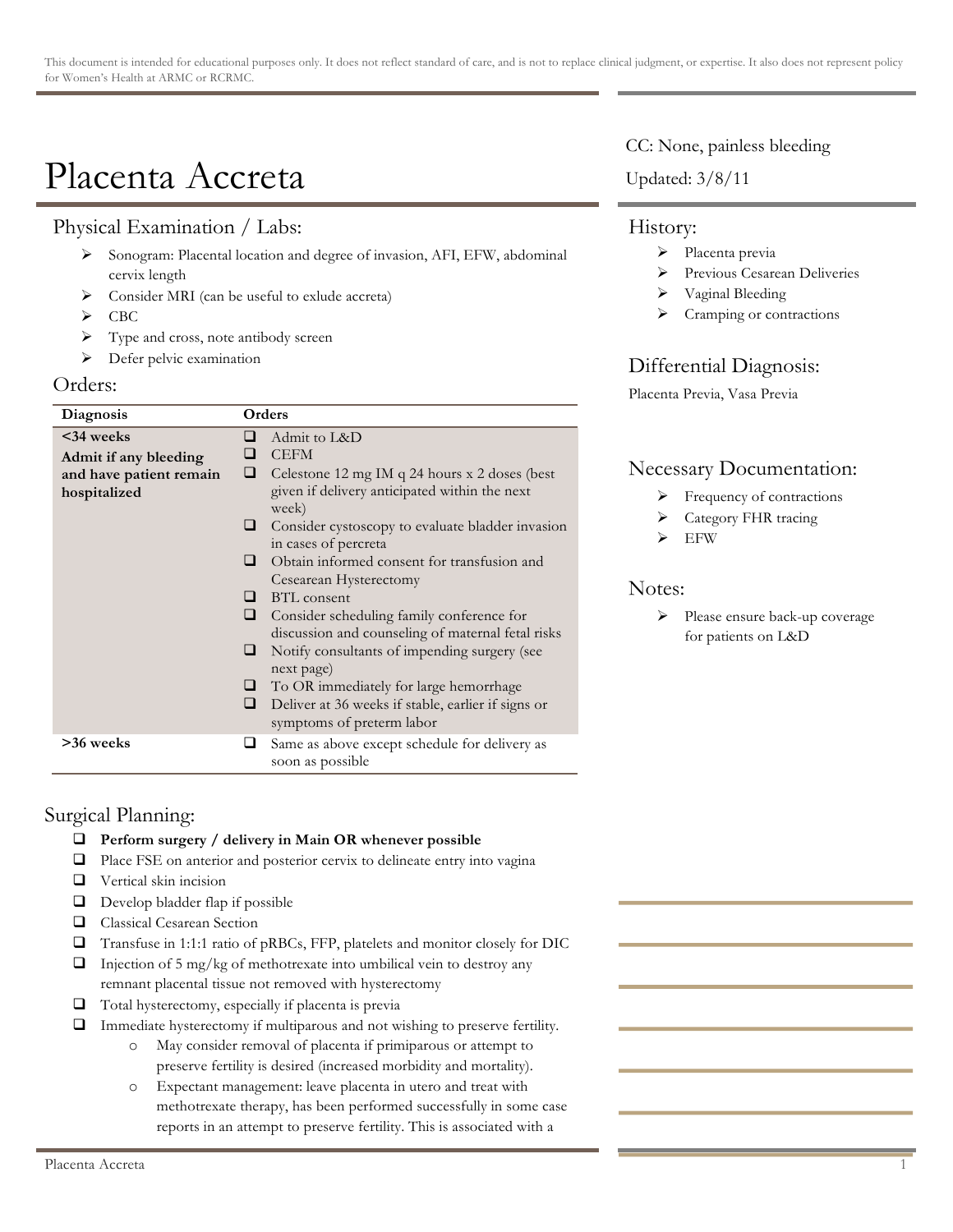This document is intended for educational purposes only. It does not reflect standard of care, and is not to replace clinical judgment, or expertise. It also does not represent policy for Women's Health at ARMC or RCRMC.

> high rate of post-operative hemorrhage, and delayed hemorrhage requiring hysterectomy up to 3 weeks post partum.